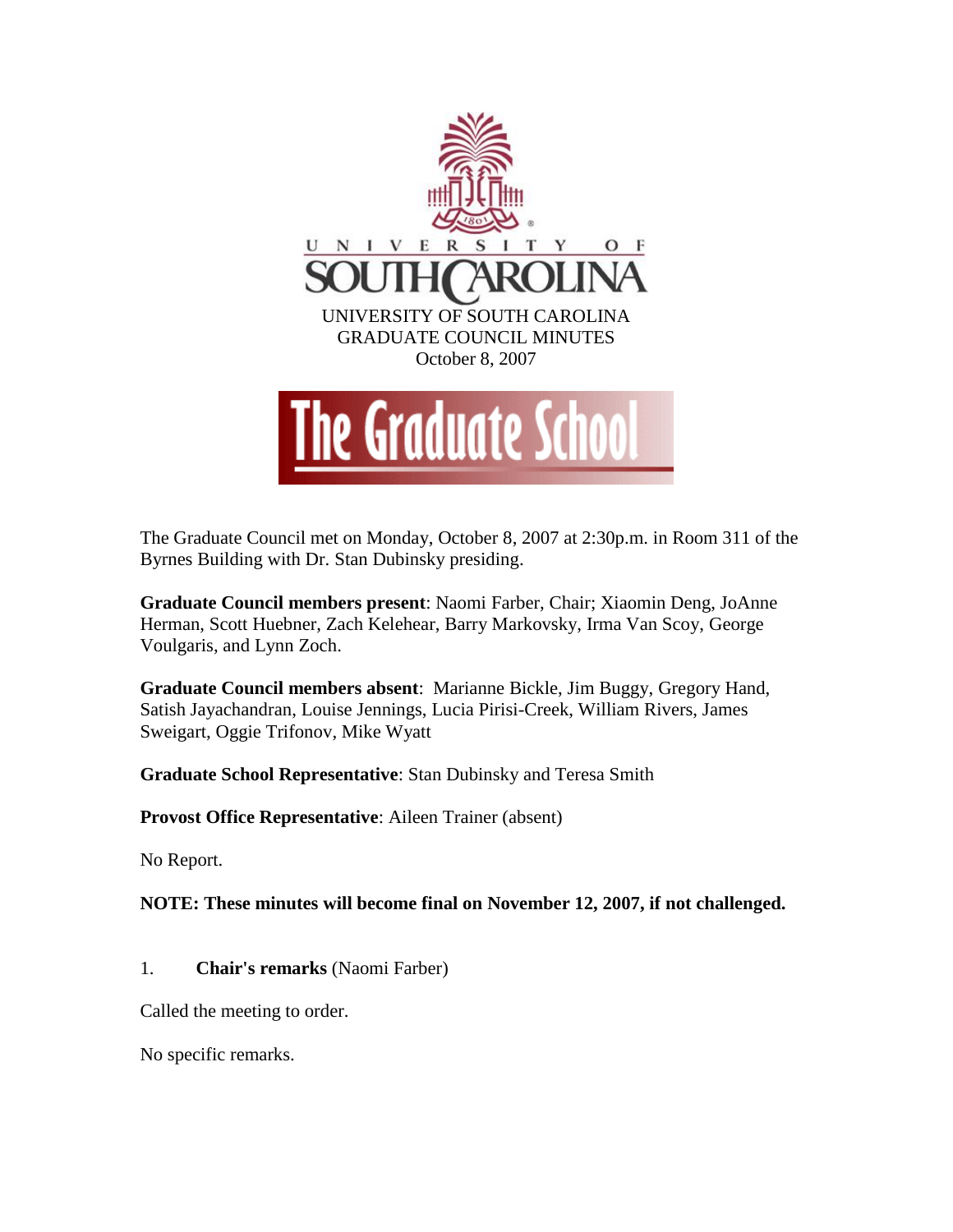## 2. **Approval of minutes (Minutes of the** [September](file:///C:\Documents%20and%20Settings\smitht\My%20Documents\GCMinutes070924.doc) 24, 2007 **)**

Page 3 "Lyn" should be spelled "Lynn".

Graduate Curriculum Proposal Tracking Chart regarding course ARTE 705, reads "Charged to Sciences Curriculum Committee" should read, "Charged to Humanities Curriculum Committee."

Approved by acclamation.

#### 3. **Report of the Graduate Dean** (Stan Dubinsky for Jim Buggy)

The 2007 Outstanding Thesis Award Winner announced on The Graduate School website.

The Graduate School Fellowships and Incentive (for Minority recruiting) will be announced soon.

Proposed clarification of criteria for nomination submissions was discussed. Specific information highlighting Scores, Transcripts, GPA and Recommendations should be included in a nominee submission for review by the Fellowship Committee.

A standardization change to course forms is ongoing. Specifically to Curricular Change forms, New Course Proposal Forms and Special Topics Forms.

The Bachelors/Masters Plan and the Senior Privilege form were also revised.

#### 4. **Report of the Humanities, Social Sciences, Education, and Related Professional Programs Committee** (Zach Kelehear)

Professor Kelehear reported on a course proposal up for consideration:

College of Arts & Science

Department of Sociology New Course Proposals: SOCY 777 Evolution, Altruism and Morality (3) Analysis of research on biological and cultural evolution of altruism, and the other moral and prosocial behaviors [Prereq: N/A] [Restricted to: None] [Effective: Spring 2008]

This course was voted on and approved by the committee.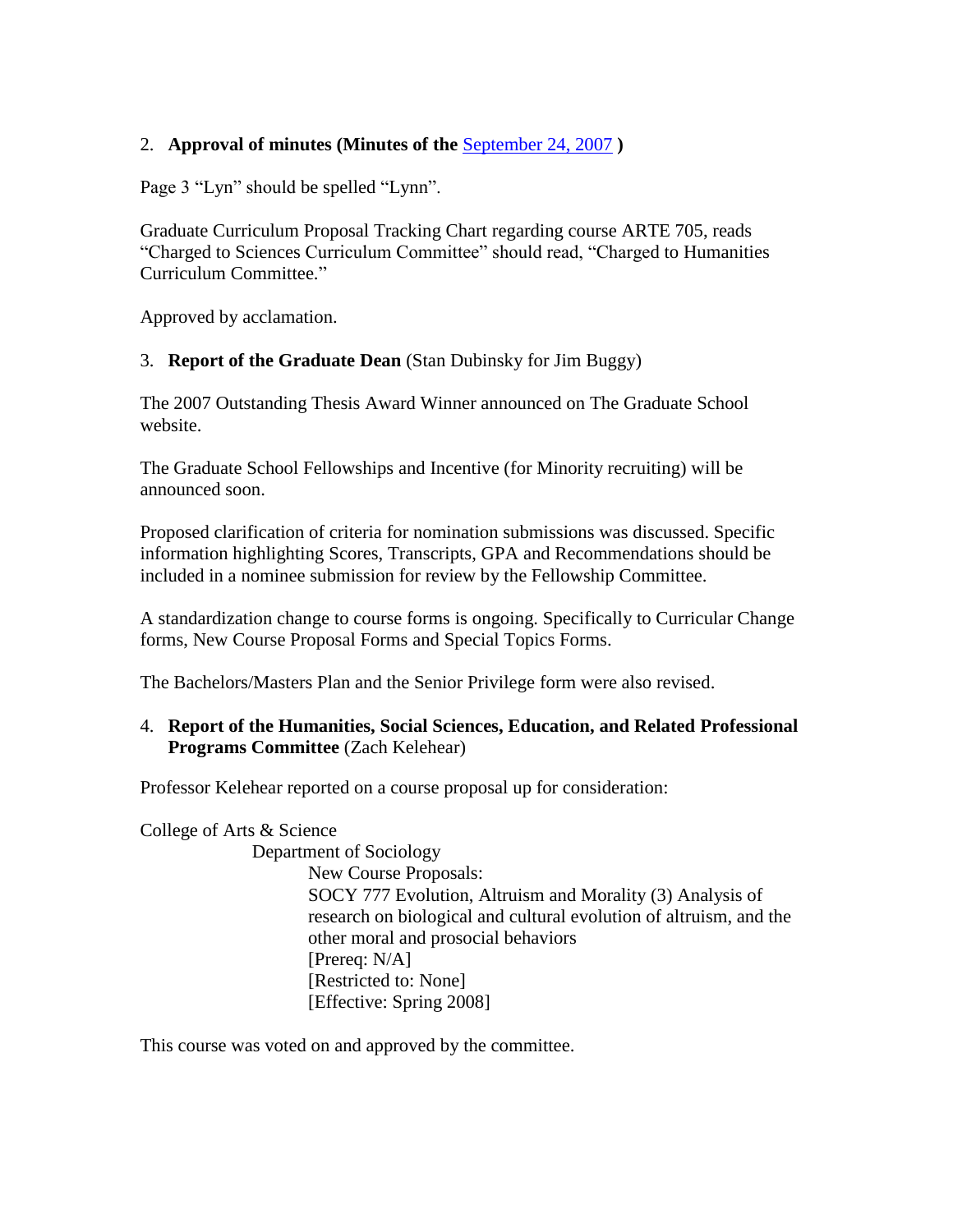Professor Kelehear raised an issue regarding the acceptance of E-signatures on course forms. After discussion by the council, a motion was passed unanimously that Esignatures will be accepted on Course Proposal forms.

# 5. **Report of Science, Math, and Related Professional Programs Committee** (Oggie Trifonov)

No Report.

# 6. **Report of the Petitions and Appeals Committee** (JoAnne Herman)

No Report.

# 7. **Report of the 500/600 Level Courses Committee** (Jim Buggy)

"Change in title and prerequisites for EXSC 531L" (Reported electronically on 10/9/07)

## 8. **Other Committee Reports**

None.

## 9. **Old Business**

# **a. Curriculum Review Timetable for the Academic Year - attached** (Stan Dubinsky)

Professor Dubinsky recommended revisions to the Curriculum Review timetable. After discussion by the committee, several revisions were adopted. A copy of the revised timetable is attached.

## **b. Discussion of Curriculum Proposal Review Criteria** (Stan Dubinsky)

Professor Dubinsky noted that implementation of standardized Curriculum Proposal Review Criteria is needed for the New Course and Course Change Proposal forms. Professor Zoch mentioned that standardization had already been done in the past. Professor Dubinsky noted that campus-wide standardization may be implemented soon and that revision of criteria will need to be made in the context of these proposed changes.

Professor Deng noted that the term DESIGNATOR on these forms (such as shown in #1 on the New Course Proposal form) should be changed to SCHOOL or DEPARTMENT for clarification purposes. He recommended that this issue be considered by the Policy and Practices Committee.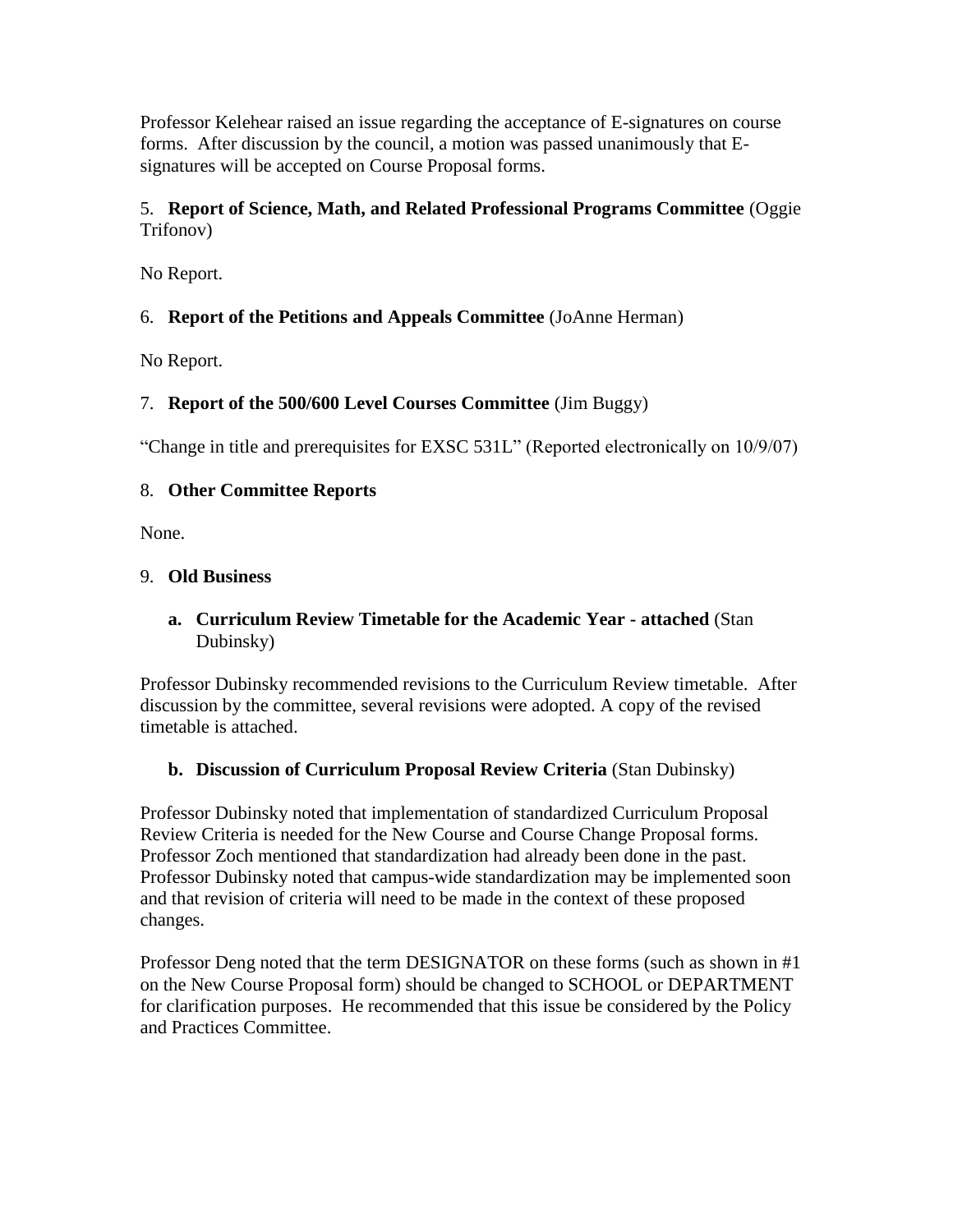#### 10. **New Business**

None

#### 11. **Good of the Order**

The order is good.

The next meeting will be November 11, 2007

## 12. **Adjournment**

Adjourned at 3:45 pm

 $O$  (unly  $\mathcal{D}_u$   $\mathcal{D}_{1}$   $\mathcal{D}_{2}$ Stan Dubinsky, Secretary

c:

President Andrew A. Sorensen Provost Mark P. Becker Deans Department Chairs Graduate Directors Barbara Blaney, University Registrar Jodie Morris, Office of the Registrar Gail Stephens, Office of the Registrar Thom Harman, University Publications Nancy Floyd, Office of Institutional Assessment and Compliance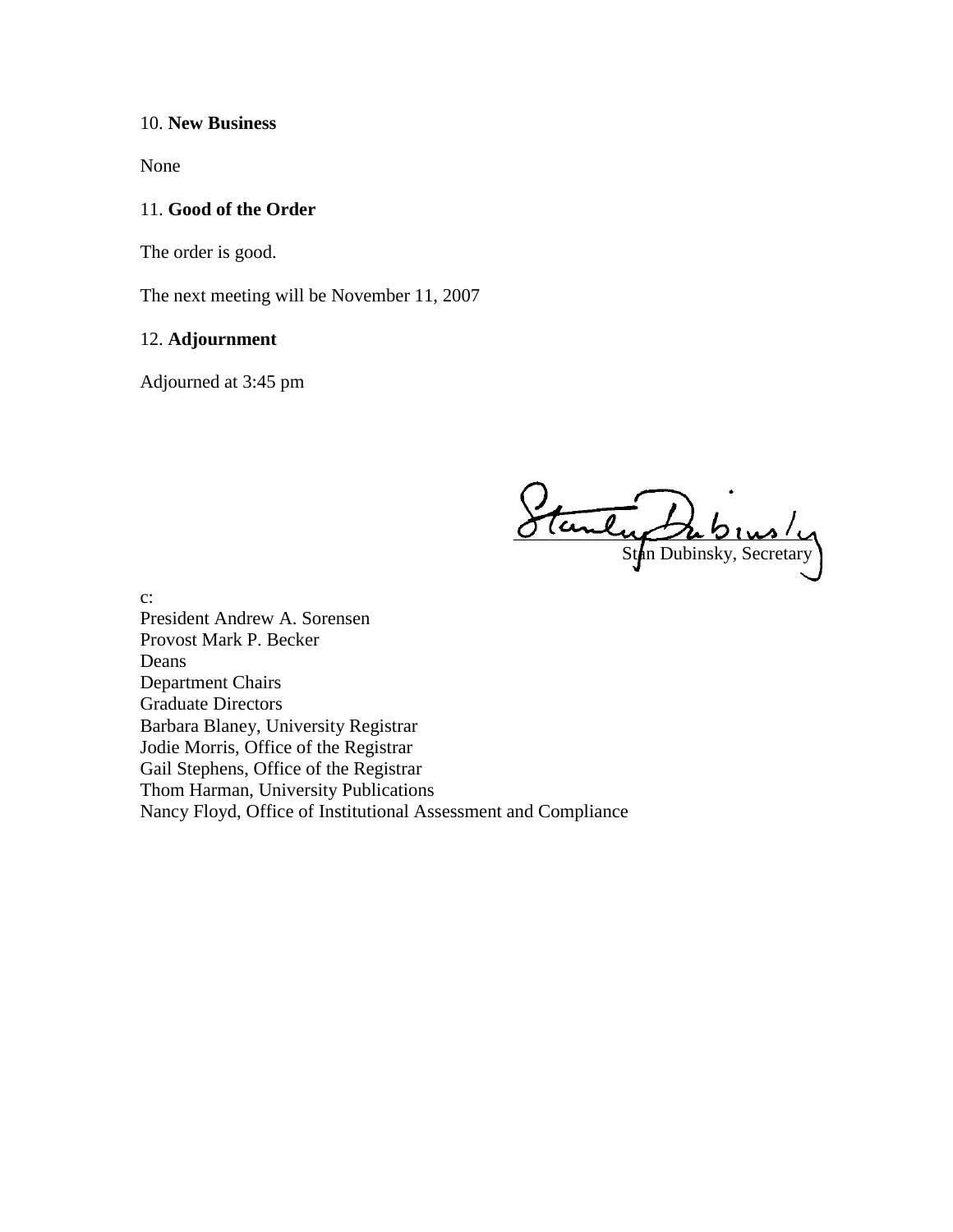#### **CURRICULUM REVIEW TIMETABLE FOR ACADEMIC YEAR(SEE GRADUATE COUNCIL WEBSITE [HTTP://WWW.GRADSCHOOL.SC.EDU/GRADCOUNCIL/INDEX.HTML](http://www.gradschool.sc.edu/gradcouncil/index.html) FOR CALENDAR OF MEETING DATES)**

Graduate Council normally meets once a month during the regular academic terms, typically on the second Monday of each month. The exceptions to this are August and January, when the meeting is normally be held on the fourth Monday of the month. The nine regularly scheduled meeting dates for Graduate Council are thus: August (4<sup>th</sup> Monday), September (2<sup>nd</sup> Monday), October (2<sup>nd</sup> Monday), November (2<sup>nd</sup> Monday), December (2<sup>nd</sup> Monday), January (4<sup>th</sup> Monday), February (2<sup>nd</sup> Monday), March (2<sup>nd</sup> Monday), and April  $(2^{nd}$  Monday). One additional meeting is normally scheduled in May or June.

For consideration by Graduate Council (GC) its monthly meeting in Month B, a proposal should be received (complete) at the Graduate School by 5:00 p.m. on the Wednesday following the GC meeting in Month A, so that it can be posted to the Graduate Curriculum Proposal Tracking Chart<http://www.gradschool.sc.edu/gradcouncil/Curricula/curricula.php>on Friday at the end of that week and considered by the appropriate curriculum committee on the Monday one week after the GC meeting. Once the curriculum committee has considered the proposal, it will either be approved or sent back for revisions. If revisions are requested and made within two weeks of the curriculum committee meeting, the proposal will be placed on the GC meeting agenda on the Tuesday before the GC meeting in Month B. For example, the submission deadline following the October 8 Grad Council meeting is Wednesday, October 10, and the submission deadline for the November 12 Grad Council meeting is Wednesday, November 14.

|                                      | <b>Monday</b>                                                                                                                                  | <b>Tuesday</b> | Wednesday                                                  | <b>Thursday</b> | Friday                                                                   |
|--------------------------------------|------------------------------------------------------------------------------------------------------------------------------------------------|----------------|------------------------------------------------------------|-----------------|--------------------------------------------------------------------------|
| $2nd$ Monday of<br>month A           | <b>Graduate Council</b><br>meeting                                                                                                             |                | Proposal submitted to<br>Graduate School by<br>$5:00$ p.m. |                 | Proposal posted to<br>Proposal Tracking<br>Chart by $5:00$ p.m.          |
| 3 <sup>rd</sup> Monday of<br>month A | First consideration of<br>submitted proposals<br>by relevant<br>Curriculum<br>Committee<br>[proposers are]<br>strongly encouraged<br>to attend |                |                                                            |                 | Latest notification of<br>needed revisions by<br>Curriculum<br>Committee |